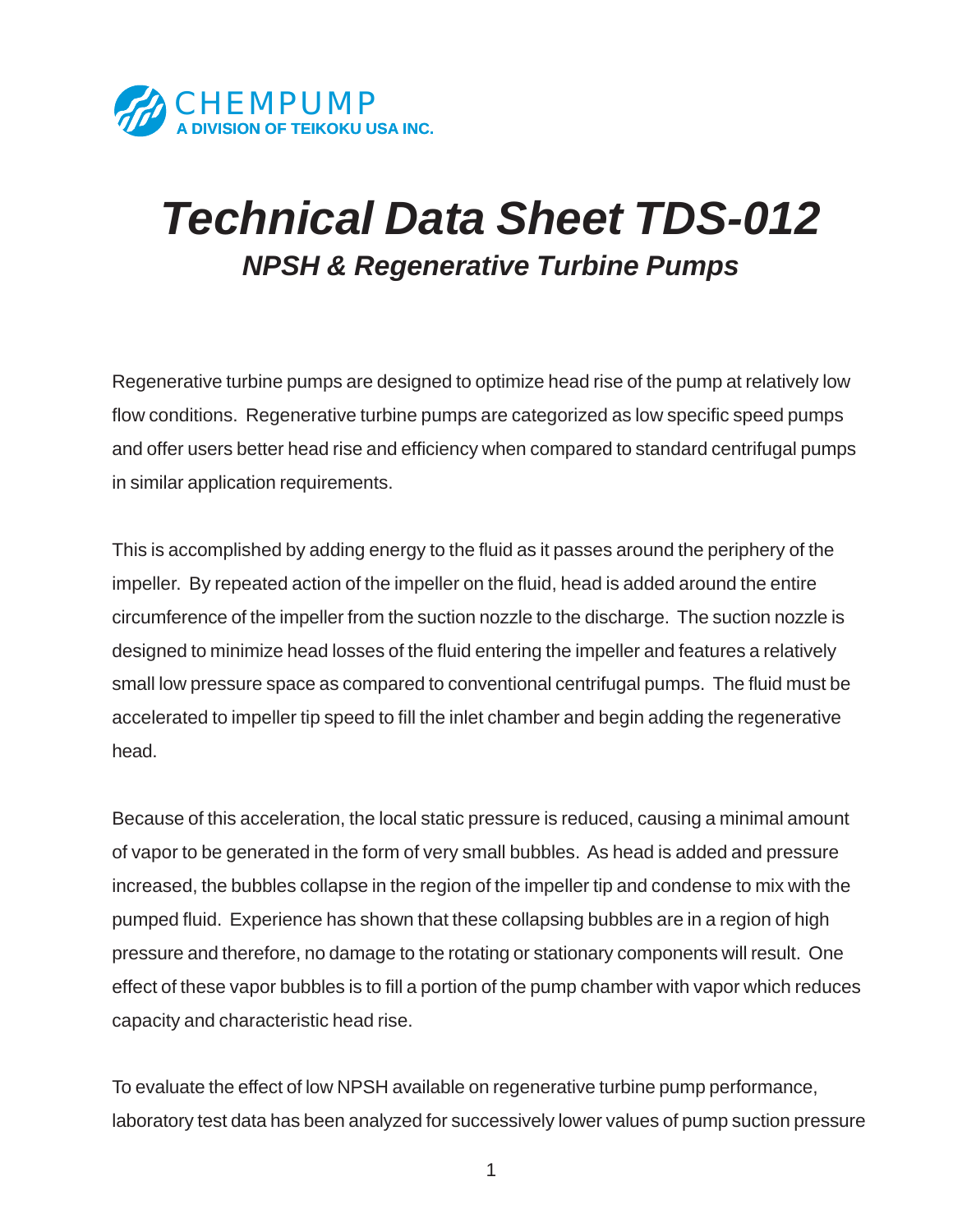(vacuum suppression tests). A single stage regenerative turbine pump was run, designated PT-10. For these tests, NPSH available was defined:

NPSH<sub>A</sub> = P<sub>SUCT</sub> - P<sub>VAP</sub> + V<sub>1</sub><sup>2</sup>  
\n
$$
\begin{array}{rcl}\nP_{SUCT} &= Pump \text{ such pressure expressed in feet of head absolute} \\
= Fluid \text{ vapor pressure in feet absolute} \\
V_1 &= \text{Inlet velocity measured at the gage point} \\
g &= \text{Gravity}\n\end{array}
$$

Results of these tests are graphed as follows in Figure 1:



**Figure 1**

As suction pressure is reduced, a measurable change in capacity and head rise is produced. The effect of this phenomenon is minimally and increasingly suppressed performance with each increment of reduced suction pressure. The maximum flow rate of the pump is also limited based on the amount of suction pressure reduction. Both of these effects are shown in Figure 1. The erosive and mechanical damage and erratic performance associated with